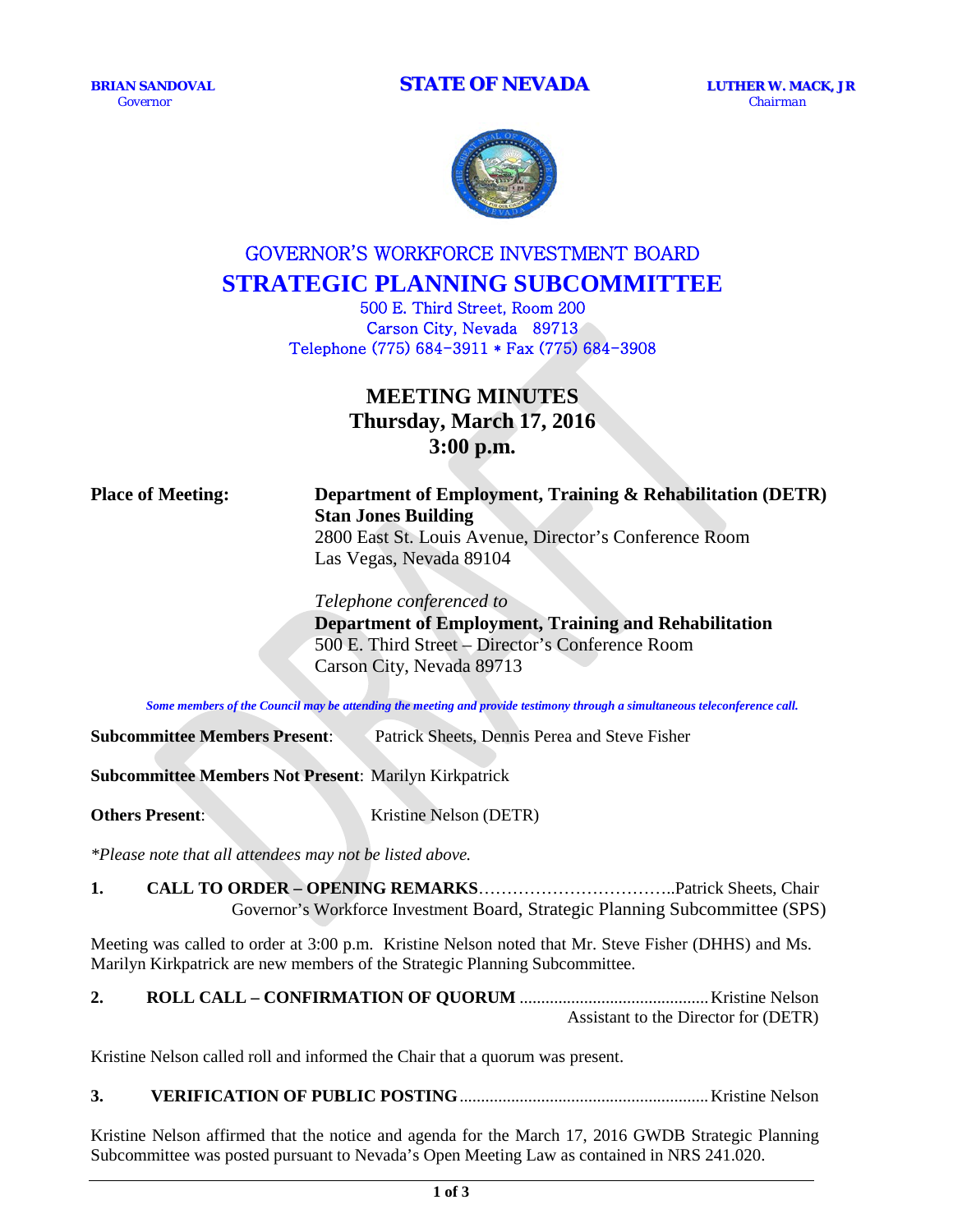**4. First Public Comment Session** ……………………………………………………Patrick Sheets Members of the public are invited for comment(s). **NO** action may be taken on a matter during public comments until the matter itself has been included on an agenda as an item for *possible action*, and properly noticed pursuant to **[NRS](http://www.leg.state.nv.us/NRS/NRS-241.html%23NRS241Sec020)  [241.020](http://www.leg.state.nv.us/NRS/NRS-241.html%23NRS241Sec020)**. Due to time constraints, the Chair may limit public comments to **three (3) minutes/person**.

The Chair announced the first public comment session and invited members of the public to speak.

**\*5. \*FOR POSSIBLE ACTION –** Approval of the January 14, 2016 GWDB Strategic Planning Subcommittee Meeting Minutes…………………………………………..................…..Patrick Sheets

### **Mr. Perea made the motion to approve and Mr. Fisher seconded the motion. All were in favor and the motion carried. No abstentions.**

**Chair** apologized for missing the last full board meeting and asked if there were any questions and/or discussions regarding the draft State Plan. **Mr. Perea and Ms. Nelson** stated that it was brief with no comments.

**\*6. \*FOR POSSIBLE ACTION/INFORMATIONAL – UNIFIED STATE PLAN** – Review and recommendations for presentation at the January 21, 2016 Governor's Workforce Development Board meeting.

**Mr. Perea** stated that Mr. Dale Erquiaga from the Governor's office will be requesting a "problem statement" from the Governance and used the example that Jonas Edward Salk set out to cure polio not any other disease. Likewise if Nevada is going to cure something we need a specific problem statement to focus on what we exactly are to cure. At some point this subcommittee will need to give guidance on that problem statement. This will be a critical discussion. In theory the decisions made could change the way the state focuses and funnels resources on singular issues. Instead of going a mile wide and an inch deep we could go a mile deep and an inch wide to solve or cure problems. It could be disastrous to Nevada if we get it wrong and not cure or focus on the greatest needs for the state. Many in the Governance group thought that focusing on skills gaps or youths and the two-generational policies to break the cycle of poverty. There will a bigger discussion on this subject at the next Governor's Workforce Development Board (GWDB) meeting to see how this and the new executive order from the Governor might change the way we do business. The **Chair** appreciated the concept of the problem statement and believes it makes the most sense. Workforce development in Nevada is a broad scope of individuals that all need to be honored in this process and concept however with limited resources we really need to focus to generate results. **Mr. Perea** added that it can be very political issue especially when we focus on one place that means that other populations will be left behind. **Mr. Fisher** stated that for DHHS it is really more of the 18-24 age group but he agreed with the multi-generational concept to break the cycle of poverty as long as we have some data to support that move. **Mr. Fisher** questioned if there was enough analysis or data on this to compare to other populations to support that decision. **Mr. Perea** added that while at the NGA meeting with Matt Morris they discussed all the programs that serve the various groups such as 0-18 and 16-24 but the question is how does one map that across this giant workforce system. **Mr. Perea** stated that the Governance group is developing policy with the data behind it then bringing it forward to this committee. **Chair** agreed that this committee will vet out the various ideas and concepts with the data backup for the problem statement then come back with suggested recommendations for the full board to review. **Mr. Fisher** would like the GWDB have the opportunity to weigh in on and provide their suggestions for the Governance group to consider as well. **Mr. Perea made the motion that the Governance group continue discussing problem statements within its group to bring recommendations to the Strategic Planning Subcommittee. This subcommittee will give the Governor's Workforce Development Board an update and simultaneously solicit any recommendations that they (GWDB) may have for the Governance group to review and bring back before this Strategic Planning Subcommittee. Mr. Fisher seconded the motion. All were in favor and the motion carried. No abstentions.**